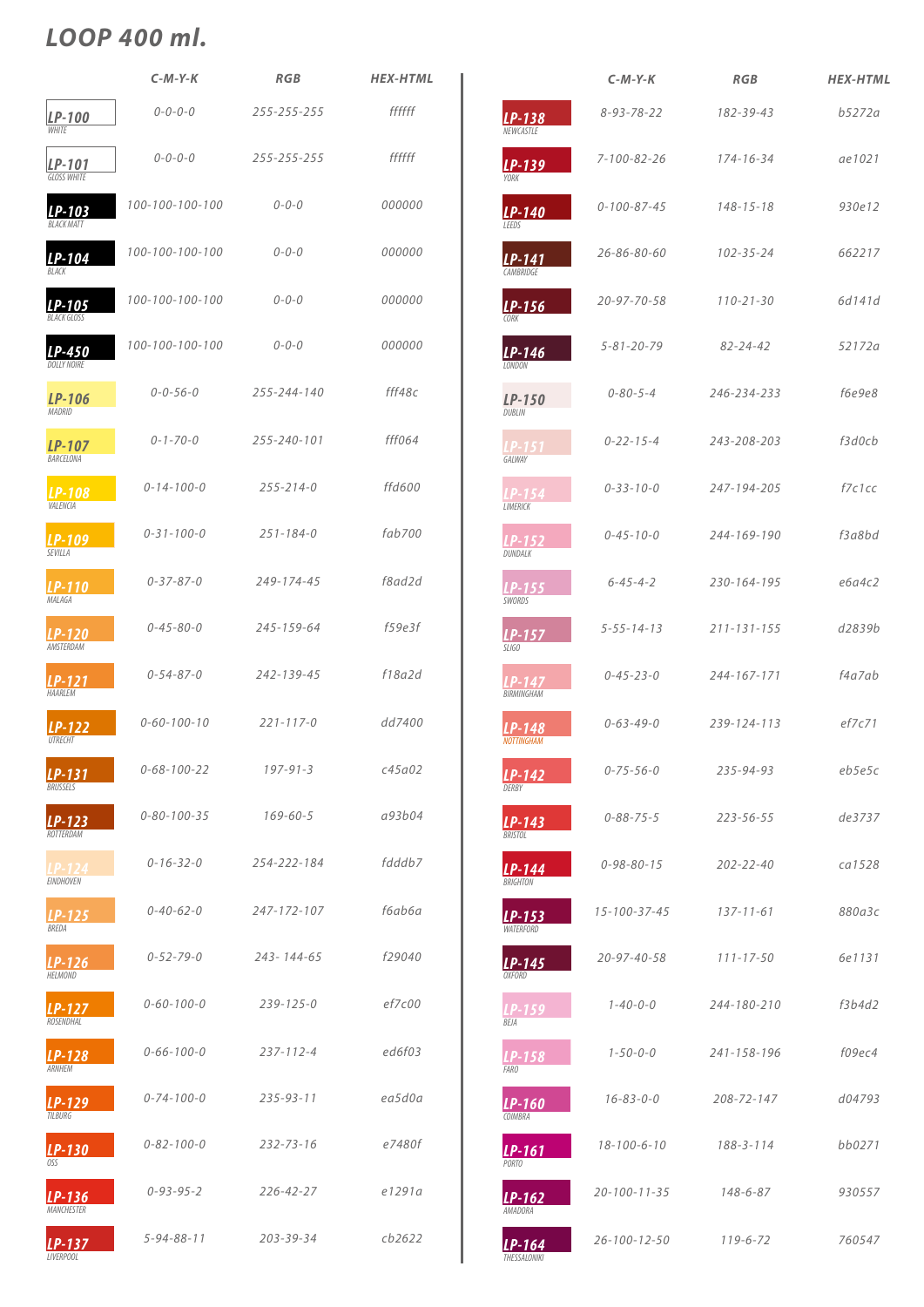|                                    | $C-M-Y-K$           | <b>RGB</b>        | <b>HEX-HTML</b> |
|------------------------------------|---------------------|-------------------|-----------------|
| LP-163<br><b>LISBOA</b>            | $20 - 90 - 30 - 63$ | $103 - 26 - 54$   | 671935          |
| <b>LP-180</b><br><b>VILNIUS</b>    | $24 - 29 - 0 - 0$   | $201 - 187 - 221$ | c9badc          |
| LP-181<br>KALMAR                   | $35 - 40 - 0 - 0$   | 178-160-205       | b19fcd          |
| LP-182<br><b>MALMO</b>             | $45 - 49 - 0 - 0$   | 156-130-192       | 9c89c0          |
| $LP-183$<br><b>GOTFRORG</b>        | $60 - 62 - 0 - 0$   | 125-107-174       | 7c6aad          |
| $LP-184$<br><b>MORA</b>            | $84 - 88 - 0 - 0$   | $80 - 56 - 141$   | 4f378d          |
| LP-185<br><b>FAILIN</b>            | $91 - 100 - 8 - 38$ | $52 - 26 - 90$    | 33195a          |
| LP-186<br><b>STOCKHOLM</b>         | $2 - 14 - 0 - 0$    | 248-229-241       | f8e5f1          |
| LP-187<br><b>HELSINKI</b>          | $15 - 30 - 0 - 0$   | 219-191-221       | dbbfdd          |
| P-188<br>OULU                      | $30 - 55 - 0 - 0$   | 188-134-186       | bb85ba          |
| <b>LP-189</b><br>OSIO              | $36 - 68 - 0 - 0$   | 176-104-168       | af68a7          |
| LP-193<br>RIGA                     | $42 - 81 - 11 - 40$ | 116-52-98         | 743461          |
| LP-191<br><b>MOSS</b>              | $72 - 85 - 0 - 0$   | $105 - 62 - 145$  | 683d90          |
| LP-194<br><b>TAI I INN</b>         | $85 - 100 - 0 - 3$  | $81 - 36 - 128$   | 502480          |
| LP-190<br>COPFNHAGFN               | 69-100-4-45         | $77 - 18 - 84$    | 4c1254          |
| LP-192<br><b>SKAGFN</b>            | $50 - 85 - 26 - 55$ | 88-37-69          | 572445          |
| <b>LP-200</b><br>PARIS             | $24 - 3 - 7 - 2$    | 201-225-234       | c9e0e9          |
| <b>LP-201</b><br>NANCY             | $35 - 3 - 8 - 7$    | 168-207-221       | a8cedd          |
| <b>LP-202</b><br><b>STRASBOURG</b> | $60 - 9 - 0 - 0$    | 98-186-234        | 62bae9          |

|                                 | $C-M-Y-K$            | <b>RGB</b>      | <b>HEX-HTML</b> |
|---------------------------------|----------------------|-----------------|-----------------|
| LP-209<br>BORDEAUX              | $20 - 7 - 5 - 1$     | 211-224-236     | d2dfeb          |
| $LP-210$<br><b>NANTES</b>       | $43 - 9 - 3 - 8$     | 146-191-220     | 92bedc          |
| $LP-211$<br><b>GRENOBLES</b>    | $56 - 15 - 5 - 21$   | 101-155-188     | 659abb          |
| LP-220<br>GENEVA                | $90 - 35 - 15 - 40$  | $0 - 90 - 126$  | 005a7d          |
| $LP-212$<br><b>IYON</b>         | 100-42-20-60         | $0 - 60 - 88$   | 003c58          |
| LP-213<br><b>MARSFILLE</b>      | $24 - 4 - 1 - 1$     | 202-226-244     | c9e1f4          |
| $LP-214$<br><b>NIMES</b>        | $40 - 9 - 0 - 1$     | 161-204-237     | a1cbed          |
| $LP-215$<br><b>MONPELLIER</b>   | $60 - 19 - 1 - 9$    | 99-162-208      | 62a2cf          |
| $LP-216$<br><b>TOUIOUSE</b>     | $80 - 32 - 5 - 30$   | 17-109-154      | 116d9a          |
| <b>LP-219</b><br><b>TAVFRNY</b> | $93 - 51 - 10 - 19$  | $0 - 93 - 146$  | 005c92          |
| $LP-217$<br><b>NICF</b>         | $100 - 58 - 0 - 42$  | $0 - 65 - 118$  | 004076          |
| $LP-218$<br>AJACCIO             | $100 - 76 - 12 - 70$ | $5 - 27 - 63$   | 051b3e          |
| $LP-221$<br><b>BASFI</b>        | $100 - 85 - 0 - 20$  | $29 - 30 - 123$ | 1c317a          |
| <b>LP-250</b><br><b>TORINO</b>  | $23 - 0 - 8 - 0$     | 207-233-138     | cee9ee          |
| LP-249<br>COMO                  | $40 - 0 - 14 - 0$    | 164-216-224     | a3d7df          |
| <b>LP-251</b><br><b>MILANO</b>  | $59 - 0 - 22 - 0$    | 104-195-205     | 67c3cd          |
| $LP-252$<br><b>BERGAMO</b>      | $96 - 0 - 31 - 2$    | $0 - 157 - 177$ | 009cb1          |
| $LP-253$<br><b>RRFSCIA</b>      | $96 - 3 - 35 - 12$   | $0 - 143 - 157$ | 008e9c          |
| $LP-254$<br>VENEZIA             | $95 - 20 - 25 - 47$  | $0 - 92 - 114$  | 005b71          |

004553

002a30

d6eade

b4d9bd

 $2bac6e$ 

248758

| LP-203<br>METS        | $80 - 21 - 0 - 0$   | $0 - 154 - 216$ | 0099d8 | $LP-248$<br><b>SAN MARINO</b> | $100 - 16 - 30 - 65$ | $0 - 69 - 83$    |
|-----------------------|---------------------|-----------------|--------|-------------------------------|----------------------|------------------|
| <b>LP-204</b><br>LENS | $94 - 29 - 0 - 0$   | $0 - 134 - 204$ | 0085cb | $LP-255$<br><b>BOLZANO</b>    | $88 - 0 - 28 - 88$   | $0 - 42 - 48$    |
| LP-205<br>IIIIF       | $99 - 48 - 1 - 14$  | $0 - 97 - 163$  | 0061a3 | $LP-256$<br>PIACENZA          | $20 - 0 - 17 - 0$    | 214-234-222      |
| $LP-206$<br>RENNES    | $100 - 55 - 4 - 25$ | $0 - 80 - 140$  | 00508b | $LP-257$<br>PARMA             | $35 - 0 - 33 - 0$    | 180-218-189      |
| LP-207<br>CALAIS      | $100 - 45 - 0 - 55$ | $0 - 64 - 107$  | 003f6b | LP-258<br>MODENA              | $75 - 0 - 71 - 0$    | $44 - 173 - 110$ |
| LP-208<br>BREST       | $100 - 45 - 0 - 70$ | $0 - 47 - 82$   | 002e51 | $LP-259$<br>REGGIO EMILIA     | $75 - 0 - 70 - 30$   | $36 - 135 - 88$  |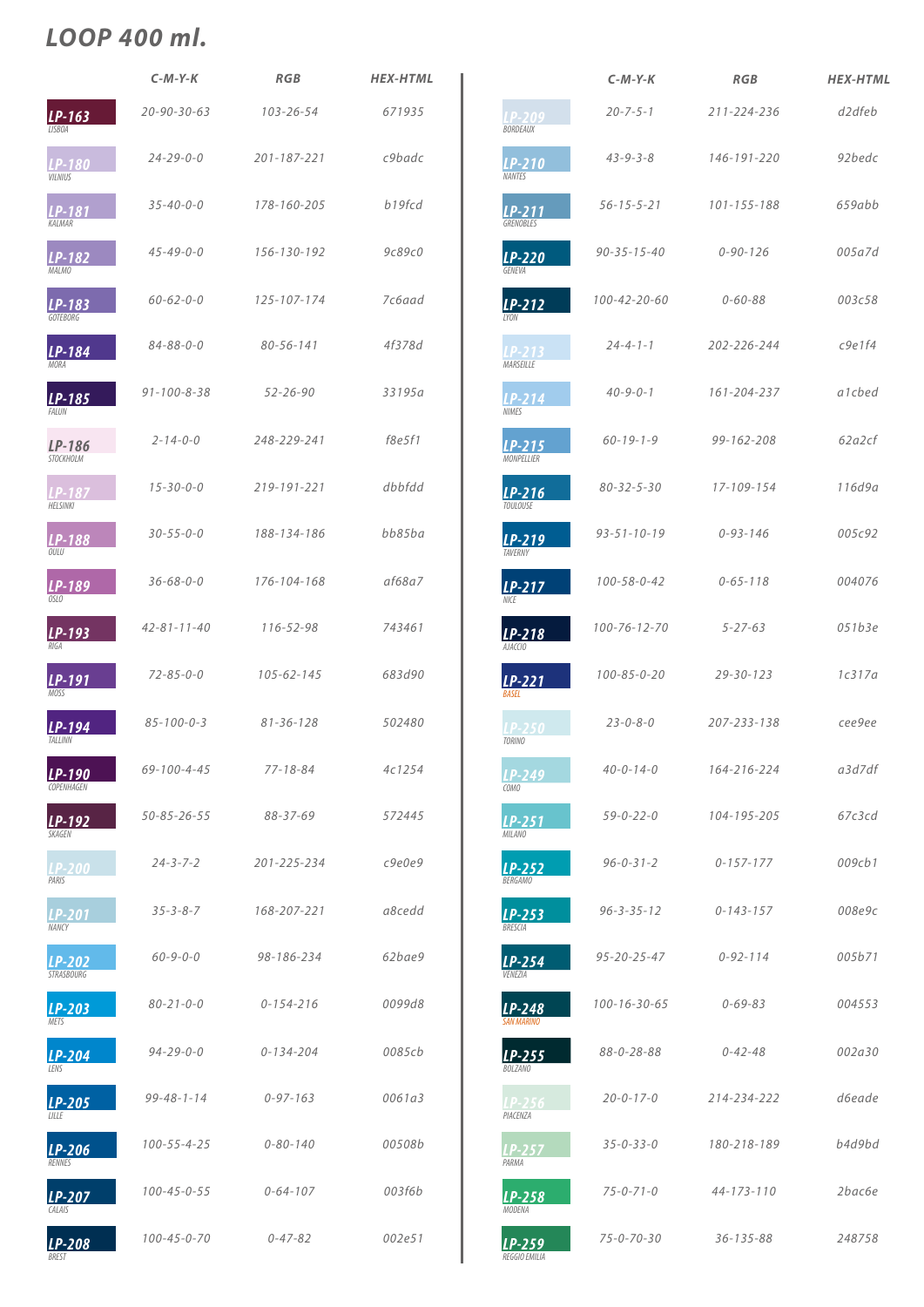|                              | $C-M-Y-K$           | <b>RGB</b>        | <b>HEX-HTML</b> |
|------------------------------|---------------------|-------------------|-----------------|
| LP-260<br><b>BOLOGNA</b>     | $89 - 0 - 91 - 45$  | $0 - 106 - 49$    | 006a31          |
| $LP-261$<br>FFRRARA          | $93 - 24 - 85 - 68$ | $0 - 63 - 35$     | 003f23          |
| LP-262<br><b>LA SPEZIA</b>   | $24 - 0 - 48 - 0$   | 209-225-159       | d1e19f          |
| $LP-264$<br>PRATO            | $50 - 5 - 55 - 0$   | 144-193-141       | 8fc08d          |
| LP-263<br>PISA               | $35 - 0 - 50 - 0$   | 183-214-155       | <b>b6d69a</b>   |
| LP-265<br>LUCCA              | $65 - 12 - 75 - 14$ | $92 - 152 - 89$   | 5c9758          |
| LP-266<br><b>FIRFN7F</b>     | $84 - 0 - 100 - 39$ | $0 - 116 - 41$    | 007428          |
| LP-267<br><b>SIENA</b>       | $73 - 12 - 89 - 39$ | $53 - 115 - 51$   | 357333          |
| $LP-268$<br><b>LIVORNO</b>   | $75 - 8 - 100 - 55$ | $36 - 95 - 29$    | 235f1d          |
| LP-269<br>PERUGIA            | $72 - 2 - 100 - 76$ | $19 - 67 - 15$    | 13430e          |
| <b>LP-270</b><br>SASSARI     | $12 - 1 - 12 - 2$   | 228-238-228       | 13430e          |
| LP-271<br>CAGLIARI           | $25 - 2 - 19 - 2$   | $201 - 224 - 213$ | c8dfd5          |
| $LP-272$<br>MESSINA          | $48 - 8 - 34 - 20$  | $126 - 167 - 155$ | 7da69a          |
| $LP-274$<br>PAI FRMO         | $80 - 18 - 56 - 74$ | $0 - 62 - 52$     | 003d33          |
| $LP-273$<br><b>CATANIA</b>   | $93 - 33 - 68 - 75$ | $0 - 50 - 39$     | 003127          |
| <u>LP-275</u><br><b>ROMA</b> | $12 - 0 - 49 - 0$   | 235-236-158       | ebeb9d          |
| LP-276<br><b>MORIMONDO</b>   | $13 - 0 - 61 - 0$   | 234-232-128       | eae880          |
| LP-277<br>NAPOLI             | $25 - 0 - 98 - 0$   | $211 - 216 - 0$   | d3d800          |
| LP-278<br><b>SALERNO</b>     | $29 - 1 - 100 - 18$ | $175 - 183 - 0$   | aeb700          |

|                              | $C-M-Y-K$            | <b>RGB</b>        | <b>HEX-HTML</b> |
|------------------------------|----------------------|-------------------|-----------------|
| LP-299<br><b>ISTANBUL</b>    | $6 - 3 - 100 - 20$   | $211 - 194 - 0$   | d3c200          |
| LP-303<br><b>BUDAPEST</b>    | $9 - 24 - 100 - 32$  | $178 - 146 - 0$   | b19200          |
| $LP-304$<br>PRAGA            | $10 - 23 - 100 - 43$ | $156 - 130 - 0$   | 9b8200          |
| LP-305<br>BELGRADE           | 23-38-89-70          | $90 - 71 - 17$    | 594710          |
| LP-306<br><b>VIENNA</b>      | $3 - 5 - 26 - 2$     | 247-236-201       | f6ecc8          |
| LP-307<br><b>KREMS</b>       | $6 - 14 - 39 - 8$    | 229-207-162       | e4cfa1          |
| LP-308<br>LINZ               | $8 - 23 - 52 - 15$   | $211 - 179 - 125$ | d2b37c          |
| $LP-327$<br><b>INNSBRUCK</b> | $9 - 29 - 66 - 30$   | $181 - 146 - 82$  | b49252          |
| LP-309<br>WFIS               | $14 - 43 - 90 - 55$  | $126 - 90 - 22$   | 7d5a15          |
| $LP-310$<br>SALZBURG         | $28 - 48 - 71 - 73$  | $80 - 59 - 33$    | 503a20          |
| $LP-311$<br>GRA7             | 35-38-86-77          | $67 - 58 - 17$    | 433a10          |
| $LP-312$<br>BADEN            | $30 - 71 - 75 - 81$  | $64 - 31 - 15$    | 3f1f0e          |
| LP-313<br><b>BFRIIN</b>      | $3 - 15 - 29 - 0$    | 248-222-190       | f8debd          |
| LP-314<br><b>HAMBURG</b>     | $0 - 25 - 38 - 2$    | 247-202-163       | f7c9a3          |
| $LP-315$<br><b>BREMEN</b>    | $0 - 35 - 52 - 4$    | 241-178-127       | f0b27f          |
| $LP-326$<br>LEIPZIG          | $2 - 50 - 66 - 10$   | $222 - 140 - 87$  | de8b56          |
| $LP-316$<br><b>HANNOVER</b>  | $6 - 60 - 98 - 20$   | $195 - 107 - 13$  | c36a0c          |
| $LP-317$<br><b>DORTMUND</b>  | $7 - 70 - 100 - 42$  | $152 - 71 - 5$    | 974604          |
| $LP-318$<br>HALLE            | $0 - 44 - 75 - 74$   | $97 - 66 - 27$    | 61411a          |

| LP-279<br>FOGGIA          | $26 - 4 - 99 - 35$   | $152 - 155 - 0$   | 979a00 | $LP-319$<br><b>MUNCHEN</b>     | $1 - 2 - 24 - 0$     | 255-247-210    | fff6d2 |
|---------------------------|----------------------|-------------------|--------|--------------------------------|----------------------|----------------|--------|
| LP-280<br>BARI            | $24 - 14 - 94 - 55$  | $119 - 114 - 17$  | 767211 | <b>LP-320</b><br>STUTTGART     | $15 - 31 - 45 - 2$   | 219-181-145    | dab490 |
| LP-281<br>CATANZARO       | $13 - 25 - 100 - 67$ | $105 - 88 - 0$    | 685800 | LP-321<br>NURNBERG             | $11 - 46 - 64 - 30$  | 175-121-79     | ae794e |
| LP-300<br>ZAGREB          | $3 - 0 - 34 - 0$     | 252-246-191       | fcf6be | $LP-322$<br>MAINZ              | $11 - 68 - 100 - 61$ | $114 - 57 - 0$ | 723800 |
| LP-301<br>BRATISLAVA      | $2 - 2 - 55 - 3$     | 250-235-239       | f9ea8b | $LP-328$<br><b>DUESSELDORF</b> | $24 - 69 - 100 - 73$ | $82 - 42 - 0$  | 512900 |
| LP-302<br><i>BUCAREST</i> | $5 - 3 - 64 - 10$    | $231 - 217 - 111$ | e7d86e | $LP-323$<br>FRANKFURT          | $21 - 56 - 69 - 70$  | $91 - 58 - 35$ | 5a3922 |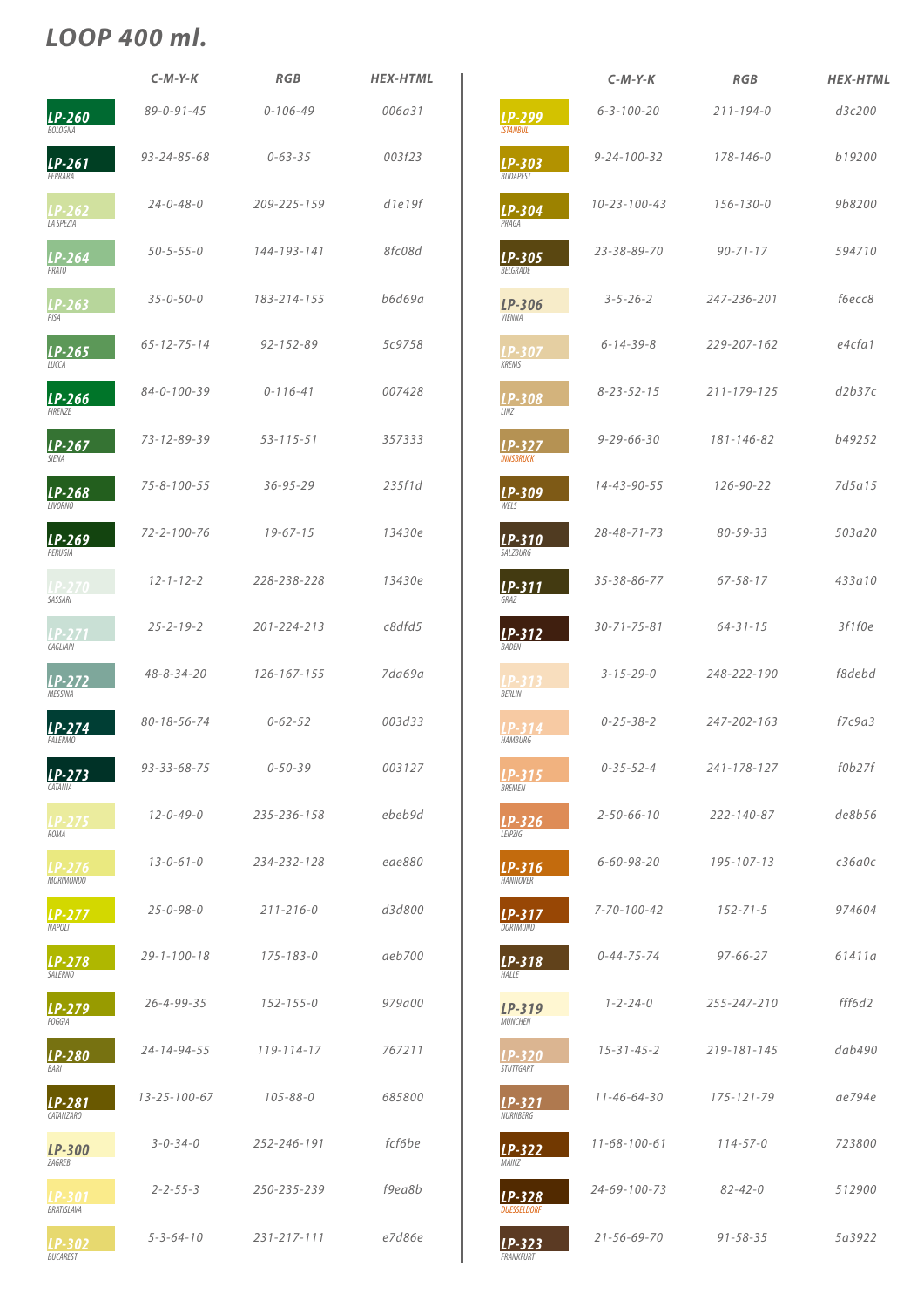|                                   | $C-M-Y-K$            | <b>RGB</b>        | <b>HEX-HTML</b>   |
|-----------------------------------|----------------------|-------------------|-------------------|
| $LP-324$<br><b>BONN</b>           | $24 - 45 - 45 - 78$  | $74 - 55 - 47$    | 49372f            |
| $LP-325$<br>KOI N                 | $32 - 80 - 100 - 75$ | $72 - 29 - 0$     | 481d00            |
| $LP-340$<br><b>LOS ANGELES</b>    | $7 - 3 - 5 - 8$      | 227-230-229       | e2e5e5            |
| LP-341<br>SAN DIEGO               | $10 - 4 - 4 - 14$    | 210-215-219       | d2d7db            |
| LP-342<br>SAN JOSE                | $21 - 11 - 9 - 23$   | 175-182-189       | aeb6bc            |
| LP-343<br>SAN FRANCISCO           | $33 - 18 - 13 - 40$  | 128-139-148       | 808a94            |
| $LP-344$<br><b>OAKLAND</b>        | $40 - 25 - 16 - 59$  | $90 - 99 - 108$   | 5а626с            |
| $LP-345$<br><b>SACRAMENTO</b>     | $50 - 43 - 26 - 70$  | $65 - 63 - 72$    | 403f48            |
| LP-346<br><b>IONG BFACH</b>       | $80 - 68 - 41 - 85$  | $20 - 21 - 32$    | 131520            |
| <b>HOUSTON</b>                    | $5 - 11 - 8 - 12$    | $222 - 211 - 211$ | ddd3d3            |
| LP-348<br><b>SAN ANTONIO</b>      | $12 - 24 - 9 - 28$   | 180-162-171       | b3a2ab            |
| LP-349<br>DALLAS                  | $22 - 40 - 20 - 45$  | $136 - 111 - 119$ | 876e77            |
| LP-350<br><b>AUSTIN</b>           | $21 - 40 - 18 - 66$  | $99 - 80 - 87$    | 635057            |
| $LP-351$<br>EL PASO               | $42 - 56 - 40 - 77$  | $62 - 46 - 48$    | 3e2d2f            |
| <b>LP-370</b><br><b>MELBOURNE</b> | $0 - 28 - 26 - 1$    | 248-200-183       | $f$ 7 $c$ 7 $b$ 6 |
| LP-371<br><b>SIDNEY</b>           | $14 - 39 - 37 - 0$   | 222-170-154       | ddaa9a            |
| LP-372<br><b>BRISBANE</b>         | $21 - 47 - 46 - 0$   | 207-150-132       | cf9583            |
| LP-373<br><b>CHRISTCHURCH</b>     | $35 - 52 - 49 - 0$   | 180-133-123       | b3847b            |
| LP-374<br><b>WELLINGTON</b>       | 17-59-50-45          | 139-85-76         | 8b554c            |

|                                     | $C-M-Y-K$           | <b>RGB</b>        | <b>HEX-HTML</b> |
|-------------------------------------|---------------------|-------------------|-----------------|
| LP-363<br>SEATTLE                   | $5 - 8 - 10 - 16$   | 215-209-204       | d7d0cb          |
| $LP-364$<br><b>PORTLAND</b>         | $12 - 22 - 19 - 40$ | 159-145-142       | 9e908d          |
| $LP-365$<br><b>LAS VEGAS</b>        | $17 - 30 - 22 - 51$ | $132 - 115 - 115$ | 837372          |
| $LP-366$<br>DFTROIT                 | $22 - 35 - 28 - 65$ | $101 - 86 - 84$   | 645554          |
| $LP-367$<br><b>BALTIMORE</b>        | $30 - 50 - 34 - 75$ | $75 - 55 - 57$    | 4b3738          |
| LP-357<br><b>MIAMI</b>              | $15 - 12 - 15 - 0$  | 223-220-216       | dfdcd7          |
| LP-358<br>ORLANDO                   | $32 - 26 - 29 - 3$  | 183-179-174       | b6b2ad          |
| $LP-359$<br><b>TAMPA</b>            | $50 - 42 - 44 - 6$  | 142-137-132       | 8d8884          |
| LP-360<br><b>JACKSONVILLE</b>       | $66 - 55 - 54 - 12$ | 103-104-104       | 666768          |
| LP-361<br><b>KEY WEST</b>           | $62 - 52 - 56 - 45$ | $81 - 80 - 75$    | 50504a          |
| $LP-362$<br><b>FORT MYERS</b>       | 76-69-68-50         | $58 - 55 - 53$    | 3a3735          |
|                                     |                     |                   |                 |
| <b>LP-410</b><br><b>FLUO YELLOW</b> | $0 - 0 - 100 - 0$   | $255 - 237 - 0$   | ffed00          |
| LP-411<br>FLUO ORANGE               | $0 - 55 - 100 - 0$  | $241 - 135 - 0$   | f18700          |
| $LP-412$<br><b>FLUO RED</b>         | $0 - 90 - 100 - 0$  | $230 - 51 - 18$   | e53212          |
| $LP-413$<br><b>FLUO PINK</b>        | $0 - 100 - 60 - 0$  | $229 - 0 - 70$    | e40045          |
| LP-414<br><b>FLUO GREEN</b>         | $70 - 0 - 100 - 0$  | $82 - 174 - 50$   | 51ae32          |
| LP-409<br><b>FLUO BLUE</b>          | $100 - 0 - 0 - 0$   | $0 - 159 - 227$   | 009ee3          |

| LP-352<br><b>NEW YORK</b>       | $8 - 7 - 2 - 8$     | 224-223-230     | dfdee6 |
|---------------------------------|---------------------|-----------------|--------|
| $LP-353$<br><b>BOSTON</b>       | $15 - 13 - 4 - 6$   | 213-211-224     | d4d3df |
| $LP-354$<br><b>CHICAGO</b>      | $23 - 20 - 4 - 12$  | 187-186-206     | bab9cd |
| $LP-368$<br><b>INDIANAPOLIS</b> | $39 - 37 - 7 - 18$  | 148-142-174     | 938dad |
| $LP-355$<br>PHII IY             | $67 - 62 - 9 - 31$  | $85 - 81 - 127$ | 54507e |
| LP-356<br><b>WASHINGTON</b>     | $80 - 74 - 18 - 48$ | $53 - 50 - 89$  | 353259 |



**LP-500**<br>NEON GREEN





247-247-219

 $0 - 0 - 0$ 

f6f7da

000000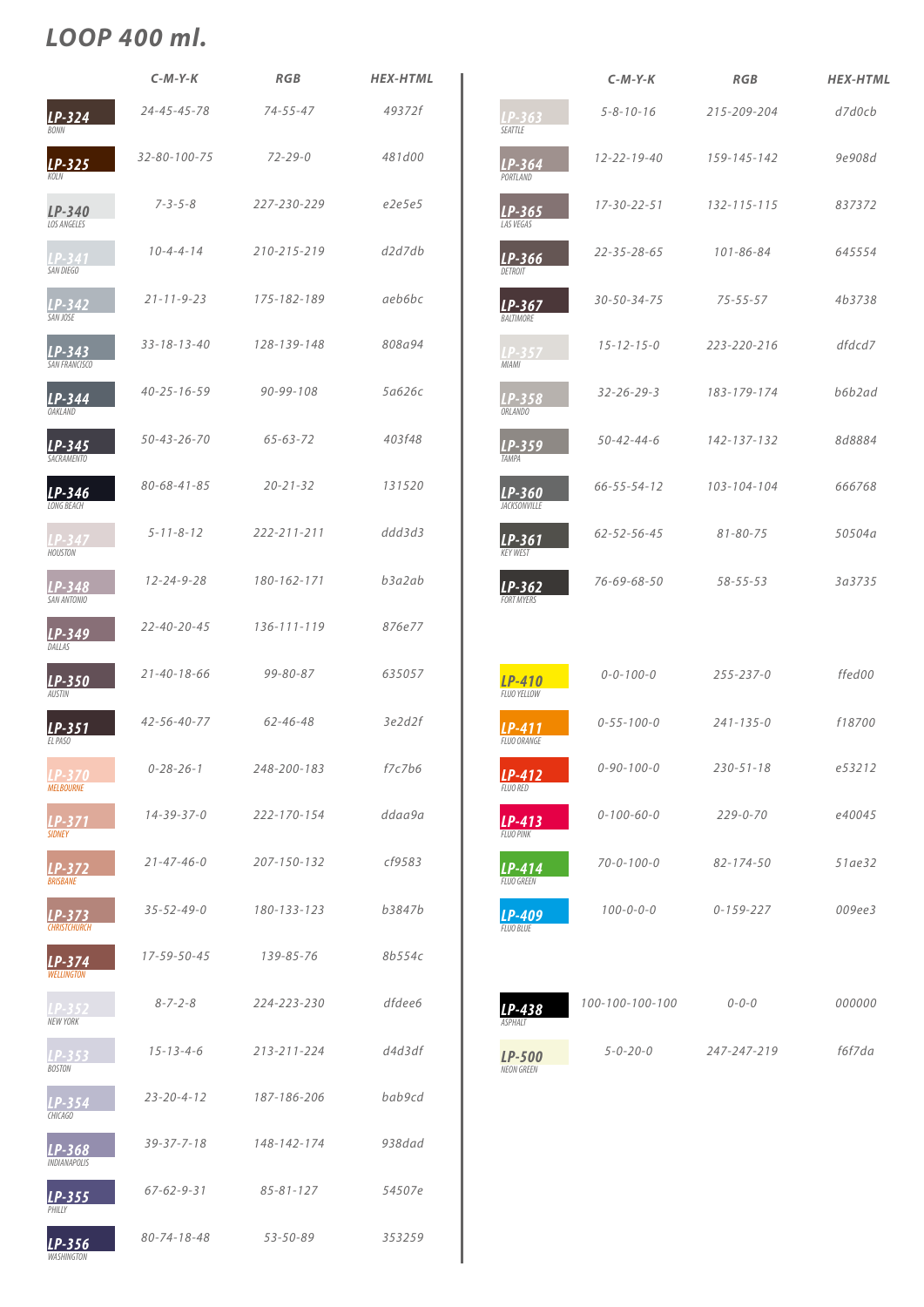



### *SPECIAL COLORS 400 ml.*

*SPECIAL COLORS 400 ml.*

### *ASPHALT - CHROME 600 ml.*

*100-100-100-100 0-0-0 000000*



|                                       | $C-M-Y-K$           | <b>RGB</b>      | <b>HEX-HTML</b>   |
|---------------------------------------|---------------------|-----------------|-------------------|
| $LP-415$<br><b>MAXI WHITE</b>         | $0 - 0 - 0 - 0$     | 255-255-255     | ffffff            |
| LP-416<br><b>MAXI BLACK</b>           | 100-100-100-100     | $0 - 0 - 0$     | 000000            |
| $LP-434$<br><b>MAXI SAN FRANCISCO</b> | $33 - 18 - 13 - 40$ | 128-139-148     | 808a94            |
| LP-420<br>MAXI DUNDALK                | $0 - 45 - 10 - 0$   | 244-169-190     | $f$ 3 $a$ 8 $b$ d |
| LP-421<br><b>MAXI PORTO</b>           | $18 - 100 - 6 - 10$ | $188 - 3 - 114$ | bb0271            |
| LP-428<br><b>MAXI MALMO</b>           | $45 - 49 - 0 - 0$   | 156-130-192     | 9c89c0            |
| <b>LP-422</b><br>MAXI MORA            | $84 - 88 - 0 - 0$   | $80 - 56 - 141$ | 4f378d            |
| <b>LP-423</b><br><b>MAXILENS</b>      | $94 - 29 - 0 - 0$   | $0 - 134 - 204$ | 0085cb            |
| <b>LP-425</b><br><b>MAXI BREST</b>    | $100 - 45 - 0 - 70$ | $0 - 47 - 82$   | 002e51            |
| <b>LP-424</b><br>IVIAAI LUCCA         | $65 - 12 - 75 - 14$ | $92 - 152 - 89$ | 5c9758            |
| LP-427<br>MAXI PERUGIA                | $72 - 2 - 100 - 76$ | $19 - 67 - 15$  | 13430e            |
| <b>LP-429</b><br>MAXI BERGAMO         | $96 - 0 - 31 - 2$   | $0 - 157 - 177$ | 009cb1            |
| LP-433<br><b>MAXI MADRID</b>          | $0 - 0 - 56 - 0$    | 255-244-140     | fff48c            |
| LP-417<br>MAXI VALENCIA               | $0 - 14 - 100 - 0$  | $255 - 214 - 0$ | ffd600            |



| $LP-418$<br><b>MAXI ROSENDHAL</b> | $0 - 60 - 100 - 0$  | $239 - 125 - 0$ | ef7c00 |  |
|-----------------------------------|---------------------|-----------------|--------|--|
| LP-419<br>MAXI LIVERPOOL          | $5 - 94 - 88 - 11$  | $203 - 39 - 34$ | cb2622 |  |
| $LP-426$<br><b>MAXILEEDS</b>      | $0 - 100 - 87 - 45$ | $148 - 15 - 18$ | 930e12 |  |

# *MAXI LOOP 600 ml.*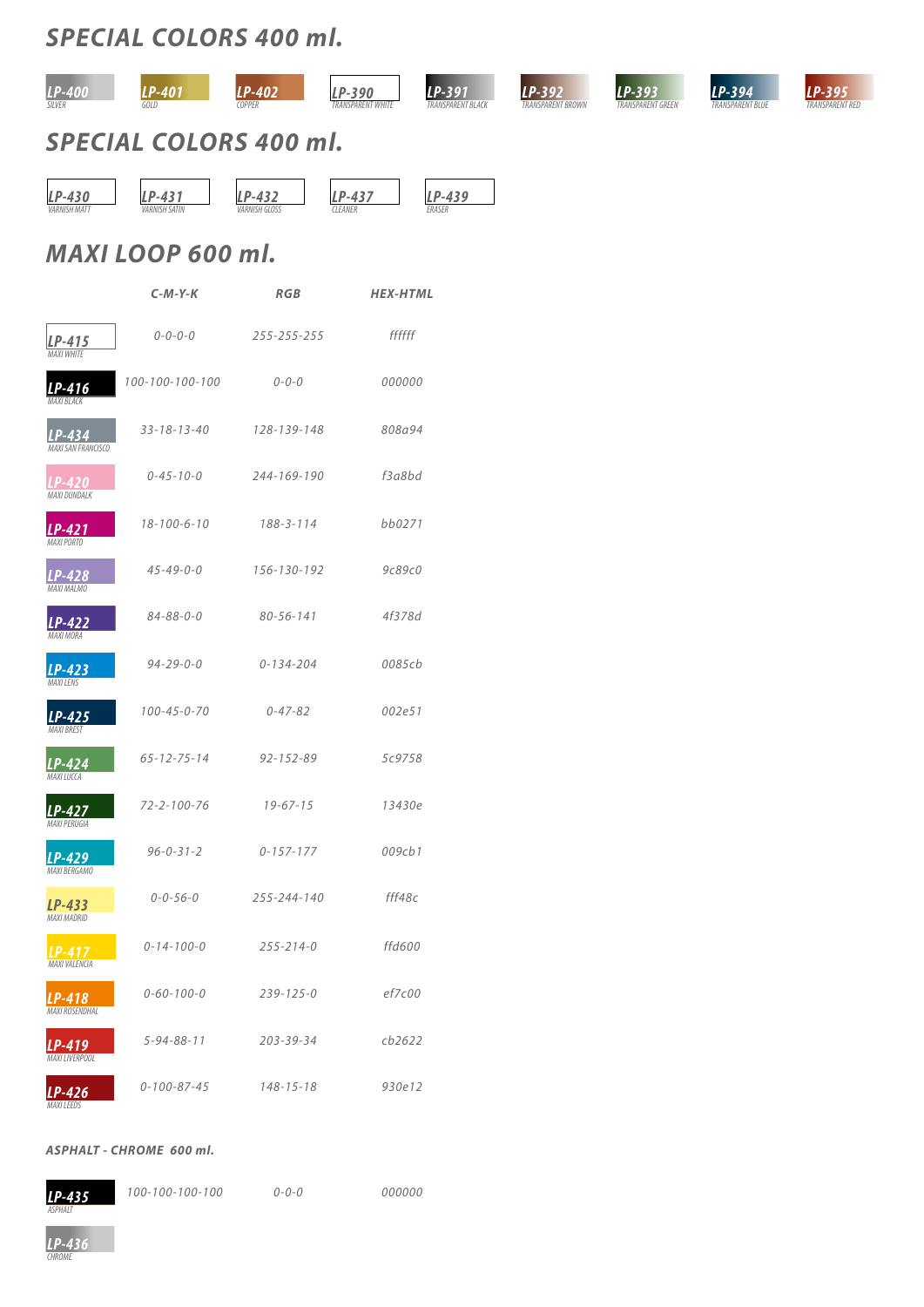|                                 | $C-M-Y-K$            | <b>RGB</b>        | <b>HEX-HTML</b> |
|---------------------------------|----------------------|-------------------|-----------------|
| LPM-002-100<br><b>WHITE</b>     | $0 - 0 - 0 - 0$      | 255-255-255       | ffffff          |
| LPM-002-104<br><b>BI ACK</b>    | 100-100-100-100      | $0 - 0 - 0$       | 000000          |
| LPM-002-107<br>BARCELONA        | $0 - 1 - 70 - 0$     | 255-240-101       | fff064          |
| LPM-002-129<br><b>TILBUTG</b>   | $0 - 74 - 100 - 0$   | $235 - 93 - 11$   | ea5d0a          |
| LPM-002-144<br><b>BRIGHTON</b>  | $0 - 98 - 80 - 15$   | $202 - 22 - 40$   | ca1528          |
| LPM-002-154<br><b>I IMFRICK</b> | $0 - 33 - 10 - 0$    | 247-194-205       | fZc1cc          |
| LPM-002-161<br>PORTO            | $18 - 100 - 6 - 10$  | $188 - 3 - 114$   | bb0271          |
| LPM-002-188<br>OULU             | $30 - 55 - 0 - 0$    | 188-134-186       | bb85ba          |
| LPM-002-191<br><b>MOSS</b>      | $72 - 85 - 0 - 0$    | $105 - 62 - 145$  | 683d90          |
| LPM-002-202<br>STRASBOURG       | $60 - 9 - 0 - 0$     | 98-186-234        | 62bae9          |
| LPM-002-203<br><b>METS</b>      | $80 - 21 - 0 - 0$    | $0 - 154 - 216$   | 0099d8          |
| LPM-002-205<br><b>LILLE</b>     | $99 - 48 - 1 - 14$   | $0 - 97 - 163$    | 0061a3          |
| LPM-002-251<br><b>MILANO</b>    | $59 - 0 - 22 - 0$    | 104-195-205       | 67c3cd          |
| LPM-002-253<br>BRESCIA          | $96 - 3 - 35 - 12$   | $0 - 143 - 157$   | 008e9c          |
| LPM-002-261<br>FFRRARA          | $93 - 24 - 85 - 68$  | $0 - 63 - 35$     | 003f23          |
| LPM-002-265<br>LUCCA            | $65 - 12 - 75 - 14$  | $92 - 152 - 89$   | 5c9758          |
| LPM-002-314<br><b>HAMBURG</b>   | $0 - 25 - 38 - 2$    | 247-202-163       | f7c9a3          |
| LPM-002-320<br>STUTTGART        | $15 - 31 - 45 - 2$   | $219 - 181 - 145$ | dab490          |
| LPM-002-322<br>MAINZ            | $11 - 68 - 100 - 61$ | $114 - 57 - 0$    | 723800          |

# WATER BASED MARKERS - 2mm. WATER BASED MARKERS - 4mm.

|                                  | $C-M-Y-K$            | <b>RGB</b>       | <b>HEX-HTML</b> |
|----------------------------------|----------------------|------------------|-----------------|
| LPM-004-100<br><b>WHITE</b>      | $0 - 0 - 0 - 0$      | 255-255-255      | ffffff          |
| LPM-004-104<br>BLACK             | 100-100-100-100      | $0 - 0 - 0$      | 000000          |
| LPM-004-107<br>BARCELONA         | $0 - 1 - 70 - 0$     | 255-240-101      | fff064          |
| LPM-004-129<br><b>TILBUTG</b>    | $0 - 74 - 100 - 0$   | $235 - 93 - 11$  | ea5d0a          |
| LPM-004-144<br><b>BRIGHTON</b>   | $0 - 98 - 80 - 15$   | $202 - 22 - 40$  | ca1528          |
| LPM-004-154<br>LIMERICK          | $0 - 33 - 10 - 0$    | 247-194-205      | fZc1cc          |
| LPM-004-161<br>PORTO             | $18 - 100 - 6 - 10$  | $188 - 3 - 114$  | bb0271          |
| LPM-004-188<br>OULU              | $30 - 55 - 0 - 0$    | 188-134-186      | bb85ba          |
| LPM-004-191<br><b>MOSS</b>       | $72 - 85 - 0 - 0$    | $105 - 62 - 145$ | 683d90          |
| LPM-004-202<br><b>STRASBOURG</b> | $60 - 9 - 0 - 0$     | 98-186-234       | 62bae9          |
| LPM-004-203<br><b>METS</b>       | $80 - 21 - 0 - 0$    | $0 - 154 - 216$  | 0099d8          |
| LPM-004-205<br>LILLE             | $99 - 48 - 1 - 14$   | $0 - 97 - 163$   | 0061a3          |
| LPM-004-251<br><b>MILANO</b>     | $59 - 0 - 22 - 0$    | 104-195-205      | 67c3cd          |
| LPM-004-253<br><b>BRESCIA</b>    | $96 - 3 - 35 - 12$   | $0 - 143 - 157$  | 008е9с          |
| LPM-004-261<br>FERRARA           | $93 - 24 - 85 - 68$  | $0 - 63 - 35$    | 003f23          |
| LPM-004-265<br>LUCCA             | $65 - 12 - 75 - 14$  | $92 - 152 - 89$  | 5c9758          |
| LPM-004-314<br><b>HAMBURG</b>    | $0 - 25 - 38 - 2$    | 247-202-163      | f7c9a3          |
| LPM-004-320<br><b>STUTTGART</b>  | $15 - 31 - 45 - 2$   | 219-181-145      | dab490          |
| LPM-004-322<br>MAINZ             | $11 - 68 - 100 - 61$ | $114 - 57 - 0$   | 723800          |
|                                  | $50 - 42 - 44 - 6$   | 142-137-132      | 8d8884          |

4b3738

| LPM-002-359<br>TAMPA            | $50 - 42 - 44 - 6$  | 142-137-132    | <i>8d8884</i> | LPM-004-359<br>TAMPA     | $50 - 42 - 44 - 6$  | 142-137-132    |
|---------------------------------|---------------------|----------------|---------------|--------------------------|---------------------|----------------|
| LPM-002-367<br><i>BALTIMORE</i> | $30 - 50 - 34 - 75$ | $75 - 55 - 57$ | 4b3738        | LPM-004-367<br>BALTIMORE | $30 - 50 - 34 - 75$ | $75 - 55 - 57$ |
| LPM-002-400<br>SILVER           |                     |                |               | LPM-004-400<br>SILVER    |                     |                |